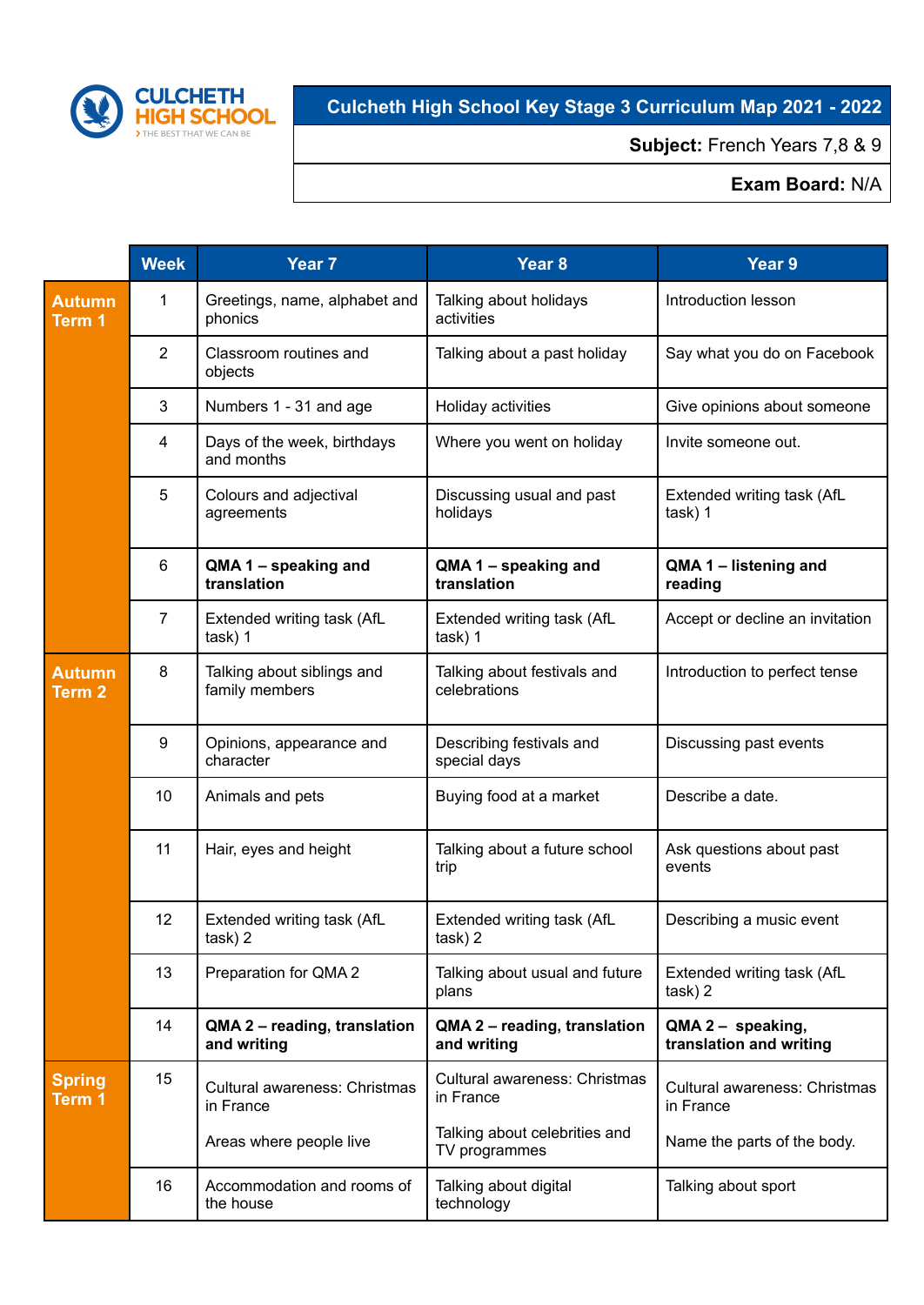|                                    | 17 | Bedroom furniture, opinions<br>and reasons                    | Arranging to go to the cinema                           | Talking about healthy eating.                       |
|------------------------------------|----|---------------------------------------------------------------|---------------------------------------------------------|-----------------------------------------------------|
|                                    | 18 | Evening activities                                            | Talking about leisure activities                        | Making plans to get fit.                            |
|                                    | 19 | Preparation for QMA 3                                         | Discussing usual, past and<br>future activities         | Describing the level of fitness                     |
|                                    | 20 | QMA 3 - listening and<br>translation                          | QMA 3 - listening and<br>translation                    | Extended writing task (AfL<br>task) 3               |
| <b>Spring</b><br>Term <sub>2</sub> | 21 | Extended writing task (AfL<br>task) 3                         | Extended writing task (AfL<br>task) 3                   | QMA 3 - reading, listening<br>and translation       |
|                                    | 22 | Places in town and basic<br>directions                        | Talking about the weather                               | Describing jobs.                                    |
|                                    | 23 | Present tense of 'aller'<br>Opinions and reasons on<br>places | Discussing where you live<br>Why learning a language?   | Talking about what you used to<br>be like.          |
|                                    | 24 | Extended writing task (AfL<br>task) 4                         | Extended writing task (AfL<br>task) 4                   | Understand why languages<br>are important           |
|                                    | 25 | QMA 4 - speaking                                              | QMA 4 - speaking                                        | Talking about your future.                          |
|                                    | 26 | Cultural awareness: Easter in<br>France                       | Discussing house chores and<br>daily routine            | Extended writing task (AfL<br>task) 4.              |
| <b>Summer</b><br>Term <sub>1</sub> | 27 | Telling the time and numbers<br>up to 100                     | Talking about sports                                    | Discussing holidays                                 |
|                                    | 28 | Daily routine                                                 | Giving opinions about sports                            | Asking questions using<br>inversion.                |
|                                    | 29 | School subjects                                               | Asking the way and giving<br>directions                 | Imagining adventure holidays.                       |
|                                    | 30 | Opinions on school subjects                                   | Talking about what you must<br>do to be in a good shape | QMA 4 - listening, reading<br>and writing           |
|                                    | 31 | Extended writing task (AfL<br>task) 5                         | Extended writing task (AfL<br>task) 5                   | Talking about what you take<br>with you on holiday. |
|                                    | 32 | QMA 5 - listening and<br>writing                              | QMA 5 - listening and<br>writing                        | Extended writing task (AfL<br>task) 5               |
| <b>Summer</b><br>Term <sub>2</sub> | 33 | School timetable                                              | Talking about injuries                                  | Discussing what you are<br>allowed to do            |
|                                    | 34 | Sport and games                                               | Talking about illness                                   | Giving opinions on what you<br>are allowed to do    |
|                                    | 35 | Holiday activities                                            | Discuss usual, past and future<br>sport activities      | Explaining what's important to<br>you               |
|                                    | 36 | QMA 6 - reading, listening<br>and translation                 | QMA 6 - reading, listening<br>and translation           | Explaining what's worries you<br>in the world       |
|                                    | 37 | Leisure centre activities                                     | Presentation on future plans                            | Talking about things you buy                        |
|                                    | 38 | Introduction to perfect tense<br>with 'avoir'                 | Research on francophone<br>countries                    | Describing what makes you<br>happy                  |